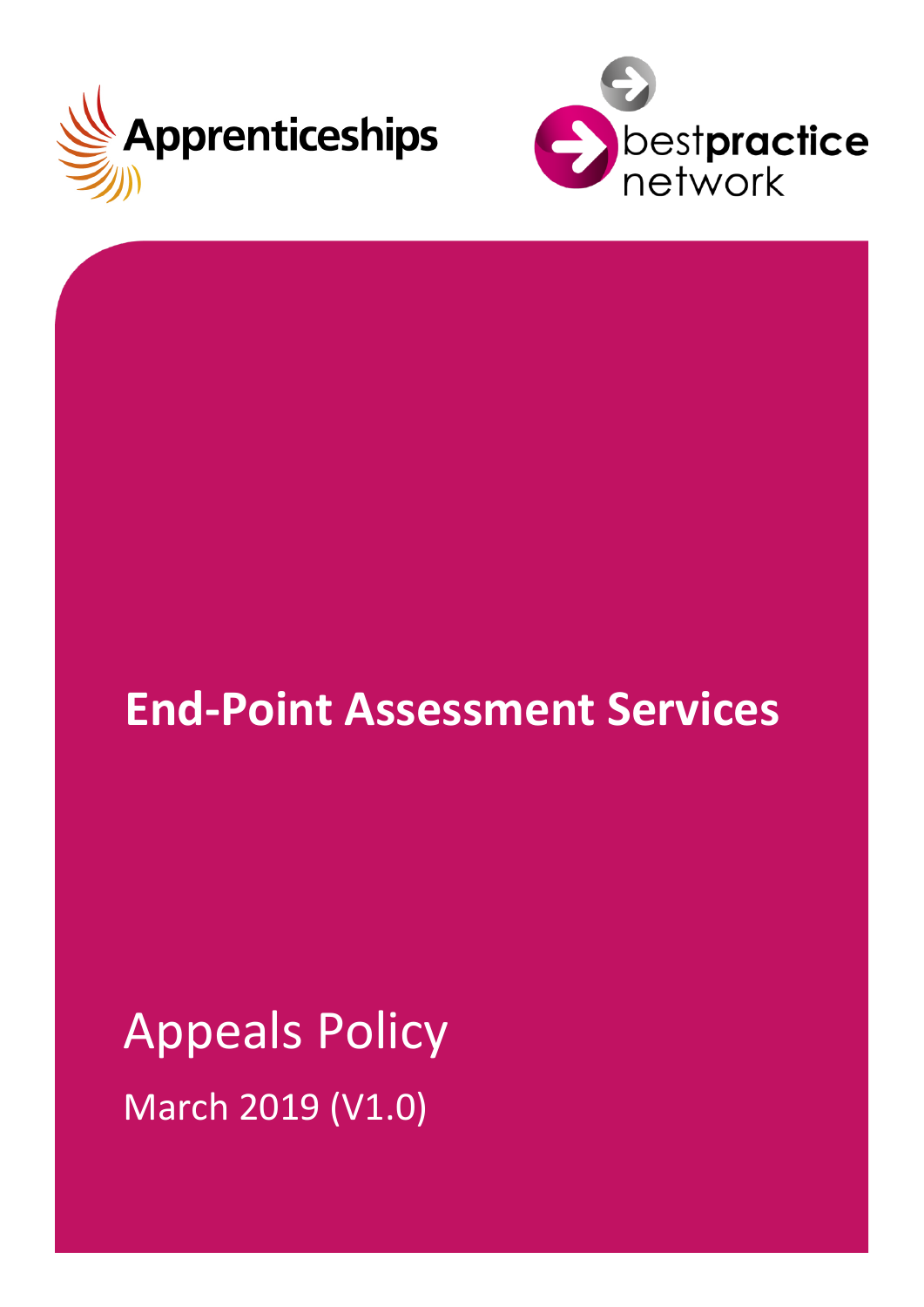# **Contents**

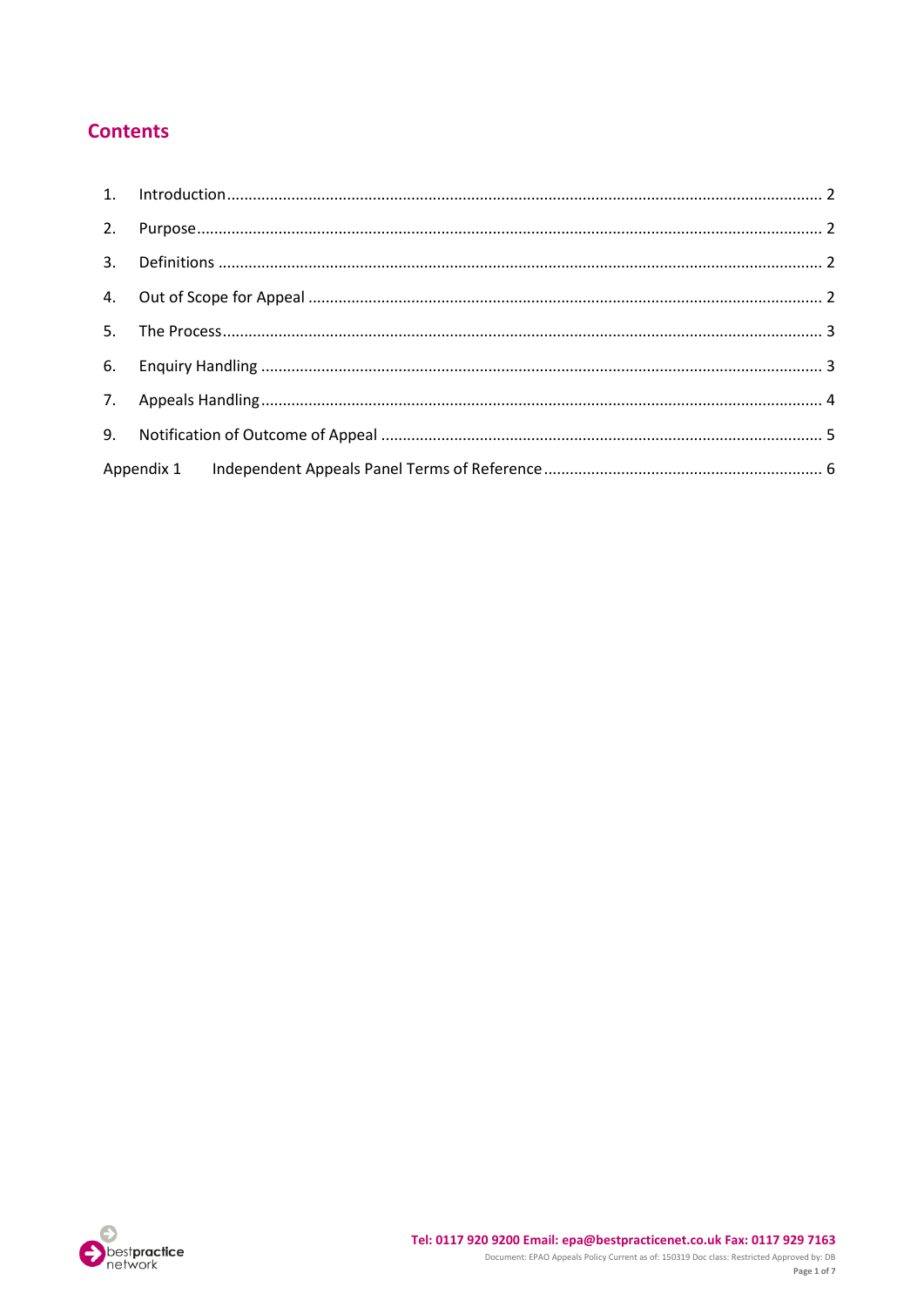# <span id="page-2-0"></span>**1. Introduction**

BPN is are committed to providing a high-quality learning experience for all their apprentices and undertake to treat each apprentice fairly and consistently.

Fairness to all employers and apprentices is central to this policy and we are committed to quality assurance processes that are based on impartial, evidence-based judgements. However, all employers and apprentices are entitled to enquire about, or appeal against, assessment or other decisions.

#### <span id="page-2-1"></span>**2. Purpose**

The purpose of this policy is to make sure that employers and apprentices know how they can enquire about EPA, or appeal against an outcome of an EPA. The policy is also intended for use by BPN staff to ensure that all enquiries about results and appeals are dealt with consistently.

| Definition | Detail                                                                                                                                                                     |
|------------|----------------------------------------------------------------------------------------------------------------------------------------------------------------------------|
| Enquiries  | Enquiries from an apprentice / employer that is not satisfied with an assessment<br>result that has been set and marked by BPN                                             |
| Appeal     | Appeal of the final grading decision awarded by BPN<br>$\bullet$                                                                                                           |
|            | Appeal of results on the basis that BPN did not apply procedures consistently or that<br>$\bullet$<br>procedures were not followed properly and fairly                     |
|            | Appeals from an apprentice that is not satisfied with the outcome of the employer's<br>$\bullet$<br>internal appeals procedure                                             |
|            | Appeals from employers or apprentices relating to an BPN decision to decline a<br>$\bullet$<br>request to make reasonable adjustments                                      |
|            | Appeal from employers that disagree with the outcome(s) from assessors<br>$\bullet$                                                                                        |
|            | Appeals from employer or apprentices in relation to the outcome of an investigation<br>into a report of malpractice and / or maladministration including sanctions imposed |
|            | Appeals from employer or apprentice of bias or discrimination in the assessment<br>$\bullet$<br>and grading                                                                |

# <span id="page-2-2"></span>**3. Definitions**

# <span id="page-2-3"></span>**4. Out of Scope for Appeal**

The following **cannot** be appealed:

- Appeals submitted more than 30 working days after the key date
	- Dependent on the nature of the appeal, the key date may be the date at which an employer's internal appeals procedure concluded, or when a BPN auditor reported their decision, or when a final grade decision was reached
- Events / activities that took place before BPN received the employerselection letter and received the apprentice registration details
- Anything that should be dealt with under and employer's own disciplinary or grievance procedure

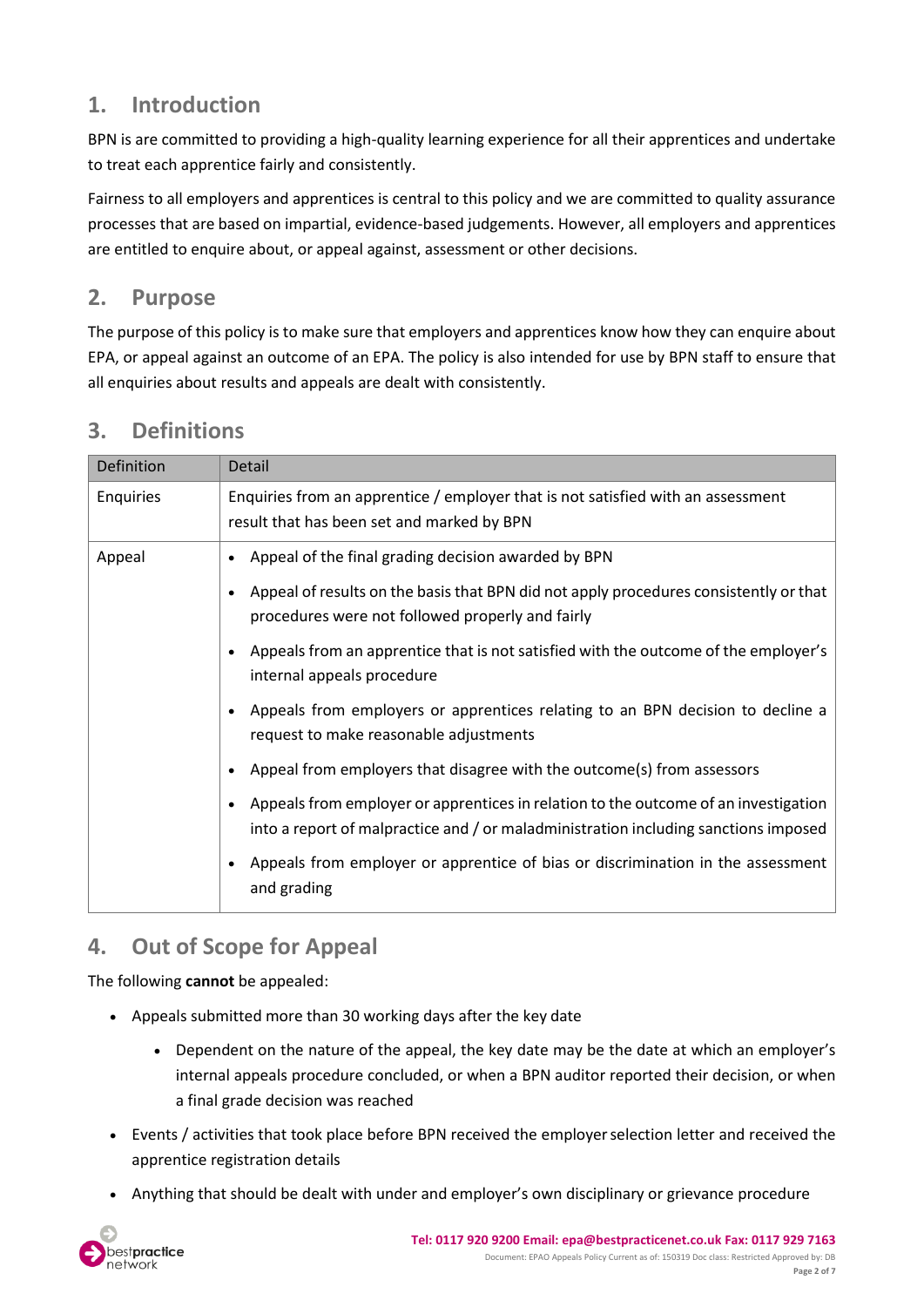- Anything involving an awarding organisation of regulated qualifications that have been delivered as part of the apprenticeship (either mandatory or non- mandatory)
- Anything involving the apprenticeship on-programme delivery and activities.

#### <span id="page-3-0"></span>**5. The Process**

Where an employer believes that either they or an apprentice has grounds for an enquiry or an appeal to BPN, they should submit it in writing and addressed to Best Practice Network, Newminster House, Baldwin Street, Bristol, BS1 1LT or via **[epa@bestpracticenet.co.uk](mailto:epa@bestpracticenet.co.uk)**

All initial review and / or appeals will be acknowledged within three working days. Employers and apprentices have 30 working days from the key date to lodge an appeal with BPN.

If an employer appeals on behalf of the apprentice the employer must ensure that it has obtained the written permission of the apprentice(s) concerned as results can go down as well as up as a result of an investigation i.e. a pass mark could go down to a fail mark.

When submitting an appeal, relevant supporting information must be supplied such as:

- Employer name, address and contact details
- Apprentice's name and unique learner number
- Key date(s) the employer or the apprentice received notification of a decision
- Date an assessment took place
- Whether a remark or an administrative check is required
- Title of the apprenticeship affected
- A clear statement of the grounds for the enquiry and / or appeal i.e. full details of the nature of the appeal including any evidence that is relevant to the appeal and, where an employer internal appeal has taken place, the outcome of any investigation carried out relating to the issue and the documentation relating to that appeal (in the case of an assessment appeal, this may include the apprentice's work, records of assessment, internal quality assurance and the internal appeal)
- The appellants name, position and signature

# <span id="page-3-1"></span>**6. Enquiry Handling**

When an apprentice's knowledge assessment results vary considerably from the result they expect, the apprentice may make an enquiry about the assessment result to BPN. An enquiry about results is a formal request, in writing, for a review of a knowledge assessment result.

An employer may make an enquiry about a knowledge assessment result on behalf of one or more apprentices. Apprentices should discuss their case with their employer before a request is made. It is only possible to request an enquiry for an assessment that is marked by BPN.

A request can be made either for an administration check, or for a re-mark. A fixed fee is charged when a request is made for this service. The fee is refunded if the outcome of the test or assessment is changed as a result of the enquiry.

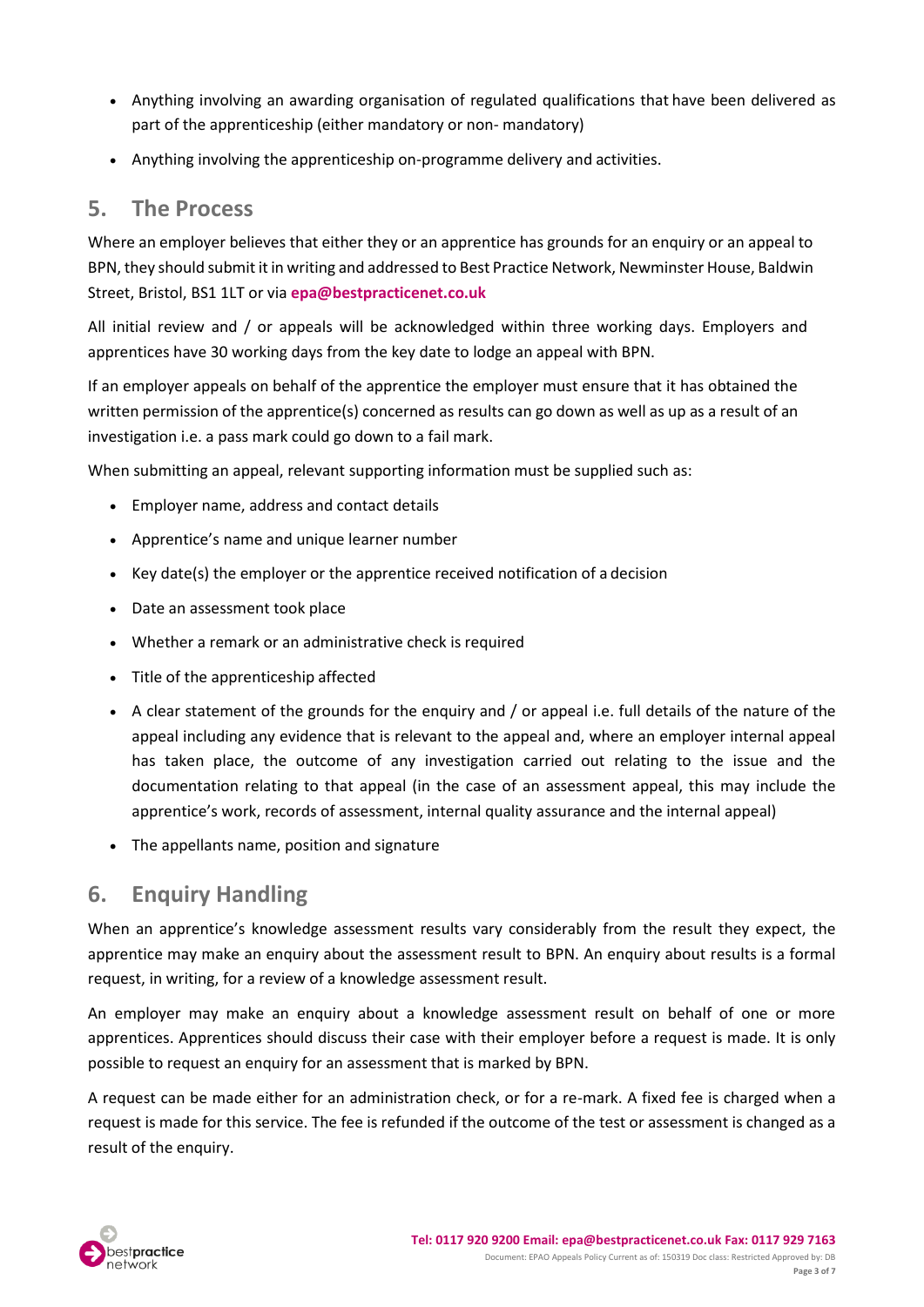# <span id="page-4-0"></span>**7. Appeals Handling**

On receipt of the appeal, the responsible officer (BPN Director of CPD and Accreditation) will convene a panel made up of two senior members of BPN staff not involved in the circumstances surrounding the appeal, and that have no personal interest in the outcome of the review or appeal decision.

The panel will undertake an initial assessment of the potential appeal to ensure the application is complete within the scope of the policy, and to ascertain if the issue can be resolved before it goes to a formal appeal. A BPN associate who is independent of the matter under review may provide specialist knowledge input to the panel.

If the request falls within the scope of the policy the appellant will be notified within five working days.

The panel will consider the evidence submitted and, if necessary, request additional information be provided before reaching its conclusion. The panel will consider whether the required procedures were followed correctly and whether they were applied fairly, consistently and properly in arriving at judgements. The panel will recommend either the appeal is:

- Upheld; or
- Not upheld

The recommendation will be confirmed to the appellant within 10 working days.

- If the review upholds the appeal, the apprentice or employer will be advisedof any actions required to conclude matters and any fees will be refunded
- If the review does not uphold the appeal, the apprentice or employer will be told that they may make a formal appeal to the Independent Appeal Panel
- 8. Independent Appeals Procedure

If an appeal has not been upheld at the review stage, the appellant may request in writing that an appeal be passed to BPN' Independent Appeal Panel for decision. The written request to BPN responsible officer (BPN Director of CPD and Accreditation) must be made within 10 working days of the notification of the review, re-mark, appeal or administrative check decision.

The terms of reference for the Independent Appeal Panel can be found at the rear of this policy in Appendix 2. All requests will be acknowledged within 4 working days of receipt.

BPN's Independent Appeal Panel is made up of a member of the senior leadership team, a subject specialist that has not been involved in the original appeal and an independent person that is not employed by BPN, or in any other way connected to the organisation that has the appropriate knowledge and skills to make a decision on the subject matter.

The panel will convene within 10 working days of the request being received by the responsible officer. The panel will evaluate all the evidence submitted and decide if BPN has applied the procedures fairly, appropriately and consistently in line with BPN policy and recommend either the appeal is:

- Upheld; or
- Not upheld

The decision of the Independent Appeal Panel is final. All decisions will be communicated to the Chair of the Governing Board.

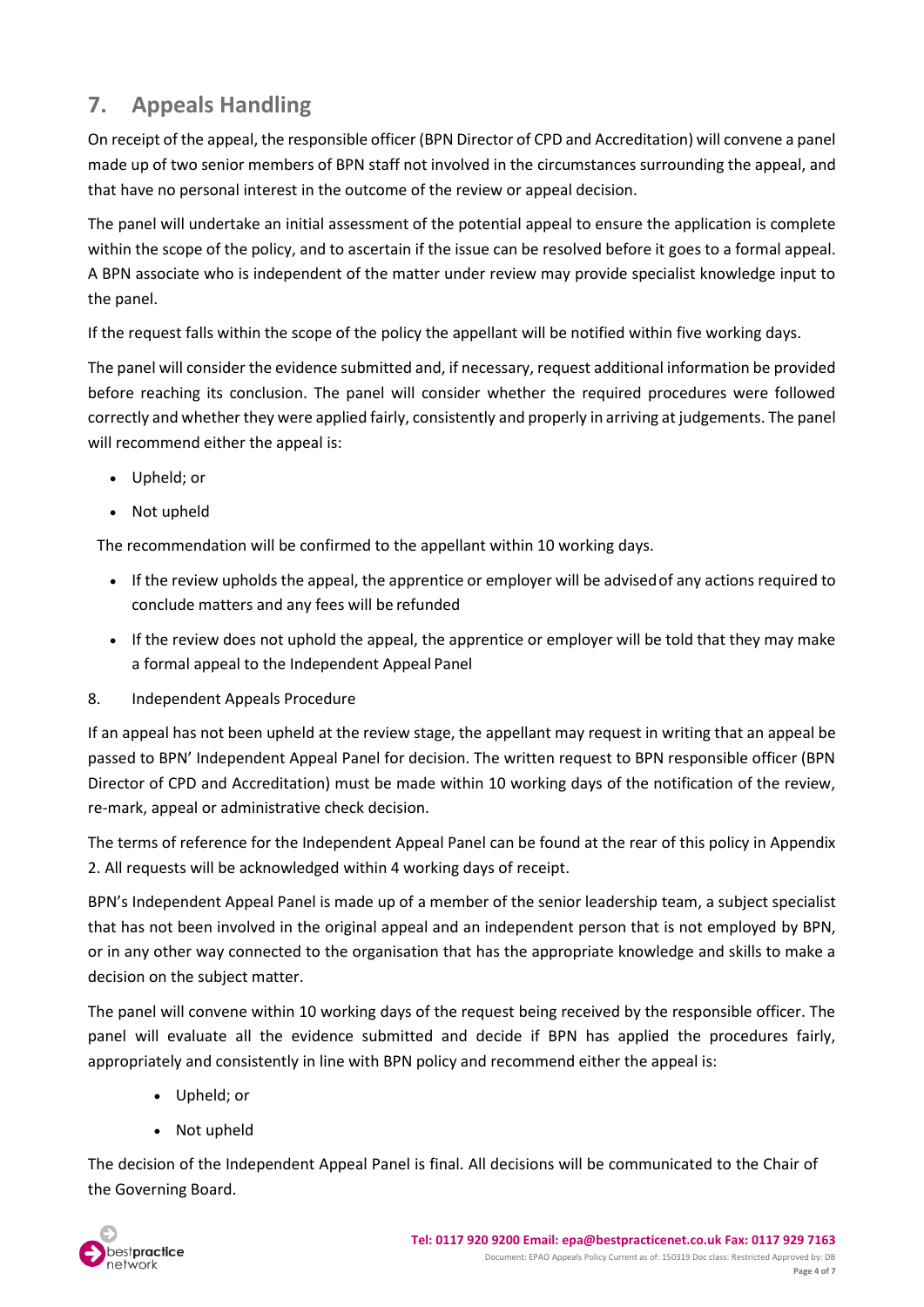# <span id="page-5-0"></span>**9. Notification of Outcome of Appeal**

The apprentice or employer will receive formal notification of the outcome within 20 working days of the start of the independent appeal process:

- If the appeal is upheld, the apprentice or employer will be told of any actions required to conclude matters and fees will be refunded
- If the appeal is not upheld the apprentice or employer will be given the reasons in a report
- The employer will be notified of any subsequent actions

All initial reviews, appeals and subsequent outcomes are reported to BPN Governing Body. The appeal and its outcome will be used to inform our self-assessment and self-evaluation activities and will feedback into our EPA development and review process where necessary.